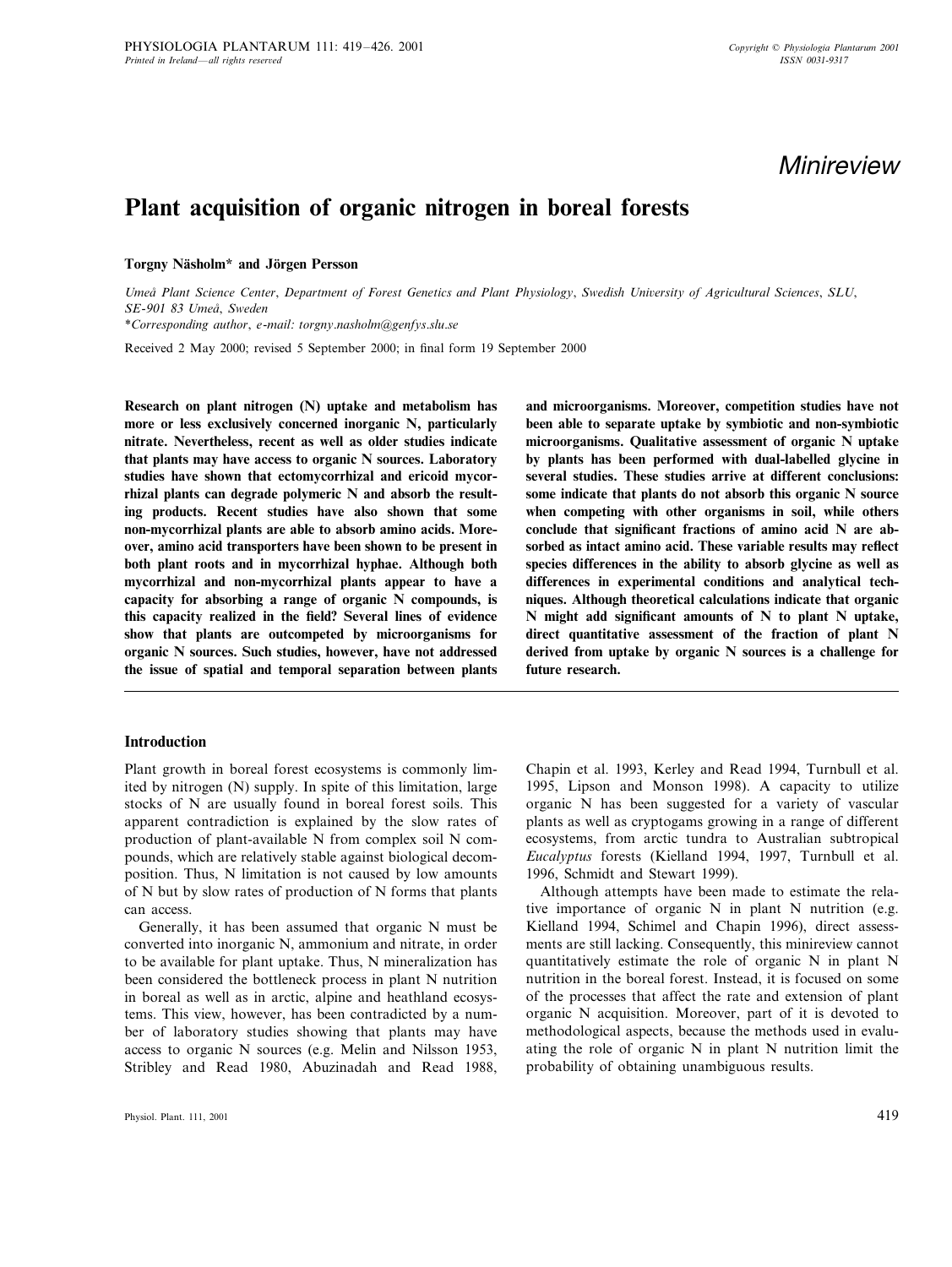The term 'organic N' obviously encompasses a wide range of N substances. However, most of the studies cited here have been restricted to the common proteinaceous amino acids. Thus, in this context organic N is, unless otherwise specified, synonymous to proteinaceous amino acids. This minireview also complements reviews on competition for N between plants and microbes (Kaye and Hart 1997, Hodge et al. 2000a) and organic N acquisition by ectomycorrhizas (Chalot and Brun 1998).

## **Plant and mycorrhizal uptake of organic N**

A prerequisite for plant utilization of organic N compounds is certainly a capacity to transport these compounds into the root, i.e. the presence of transporters in plasma membranes of plant roots and/or mycorrhizal hyphae. As regards plants, several reviews on amino acid transporters have been published recently (e.g. Bush 1993, Tanner and Caspari 1996, Fischer et al. 1998). Although most of the properties of amino acid transport systems have been elucidated from studies of yeast (*Saccharomyces cerevisiae*), recent studies have confirmed the presence of genes encoding similar transporters in plants (cf. Fischer et al. 1998). According to these studies, plants possess a number of amino acid proton symporters exhibiting different affinities and transport rates. These transporters also show varying specificities for the spectrum of amino acids they can transport (Table 1). Although a wide range of transporter genes has been identified in plants, only a few of these have been confirmed to be expressed in roots (Table 1).

The amino acid transport systems do not appear to be inhibited by the presence of inorganic N (Jones and Darrah 1994). Transport of amino acids, however, seems to be regulated in response to endogenous and exogenous substrate concentrations, similar to transport of inorganic N (Tanner and Caspari 1996). In yeast, the general amino acid transporter (GAP1) is reversibly inactivated by a rich supply of N, a phenomenon known as N catabolite inactivation (Tanner and Caspari 1996). The broad specificity of the transporters identified in plant roots suggests that regulation of uptake occurs synchronously for most amino acids. A

Table 1. Organic nitrogen transporter genes shown to be expressed in roots of *Arabidopsis thaliana*.

| Gene                | Type of Transporter                                    | Source                 |
|---------------------|--------------------------------------------------------|------------------------|
| A <sub>t</sub> AAP3 | Low affinity general amino acid<br>transporter         | Fischer et al.<br>1995 |
| A t A A P 5         | Low affinity general amino acid<br>transporter         | Fischer et al.<br>1995 |
| $A\,t A\,P\,6$      | High affinity neutral/acidic<br>amino acid transporter | Rentsch et al.<br>1996 |
| AtProT1             | Proline transporter                                    | Rentsch et al.<br>1996 |
| AtProT2             | Proline transporter                                    | Rentsch et al.<br>1996 |
| AtCAT1              | High affinity transporter of basic<br>amino acids      | Frommer et al.<br>1995 |
| At LHT1             | Lysine/Histidine transporter                           | Chen and Bush<br>1997  |
| AtPTR2              | Di- and tripeptide transporter                         | Steiner et al.<br>1994 |

possible exception to this is the uptake of basic amino acids, because this is not inhibited in the same manner as the transporters of neutral and acidic amino acids (cf. Frommer et al. 1995, Tanner and Caspari 1996).

Data on amino acid transporters in mycorrhizal fungi are scarce. Nevertheless, the available information suggests that transporter systems are similar to those found in yeast and plants (Chalot et al. 1996). A recent study of *Amanita muscaria* identified a general amino acid transporter with high affinity for basic amino acids and somewhat lower affinity for neutral and acidic amino acids (Nehls et al. 1999). Accumulation of this transporter was low in the presence of high N concentrations (of either ammonium or amino acids) but increased 10-fold when *A*. *muscaria* was grown with low N supply. Thus, a similar regulation of amino acid transport as that recorded for yeast seems to be operating in this common ectomycorrhizal fungus.

In summary, both plant roots and mycorrhizal hyphae possess a number of transporters that enable uptake of amino acids from an external medium. The broad specificity of some of these transporters suggests that most proteinaceous amino acids can be absorbed by plant roots or mycorrhizas. Therefore, it is not surprising that various studies have demonstrated amino acid uptake in sterile culture (Soldal and Nissen 1978, Schobert and Komor 1987, Jones and Darrah 1993, 1994). Several studies have also shown that some mycorrhizal plants have higher affinities and higher uptake rates for amino acids than for ammonium and nitrate (Jones and Darrah 1994, Wallenda and Read 1999). Because most transporters show such broad specificity, regulation of uptake from the soil may mainly concern the total uptake of amino acids and may not involve regulation of uptake of individual amino acids. The ubiquitous appearance of amino acid permeases also strengthens the claim that both non-mycorrhizal and mycorrhizal plants possess the capacity for amino acid absorption from soil. Therefore, the critical question is not if the potential for organic N uptake exists in different plants but rather to what extent this potential is realized in the field.

## **Factors affecting the importance of organic N in plant N nutrition**

Acquisition of nutrients involves a series of processes, ending with root absorption. In natural ecosystems, levels of N in the soil solution are usually low, implying a subordinate role of quantitative (but not qualitative) root uptake capacity for plant N acquisition. Instead, calculations from theoretical models have pointed at rates of soil supply and rates of transport in soil as determinants for plant N capture (Leadley et al. 1997). Assessing the role of organic and inorganic N compounds for plants must, therefore, take these and other processes into account. We will discuss some of these processes here, namely the processes leading to production of amino acids and concentrations of these in the soil, rates of transport of these compounds towards roots or hyphae and competition between plants and microorganisms for these substances.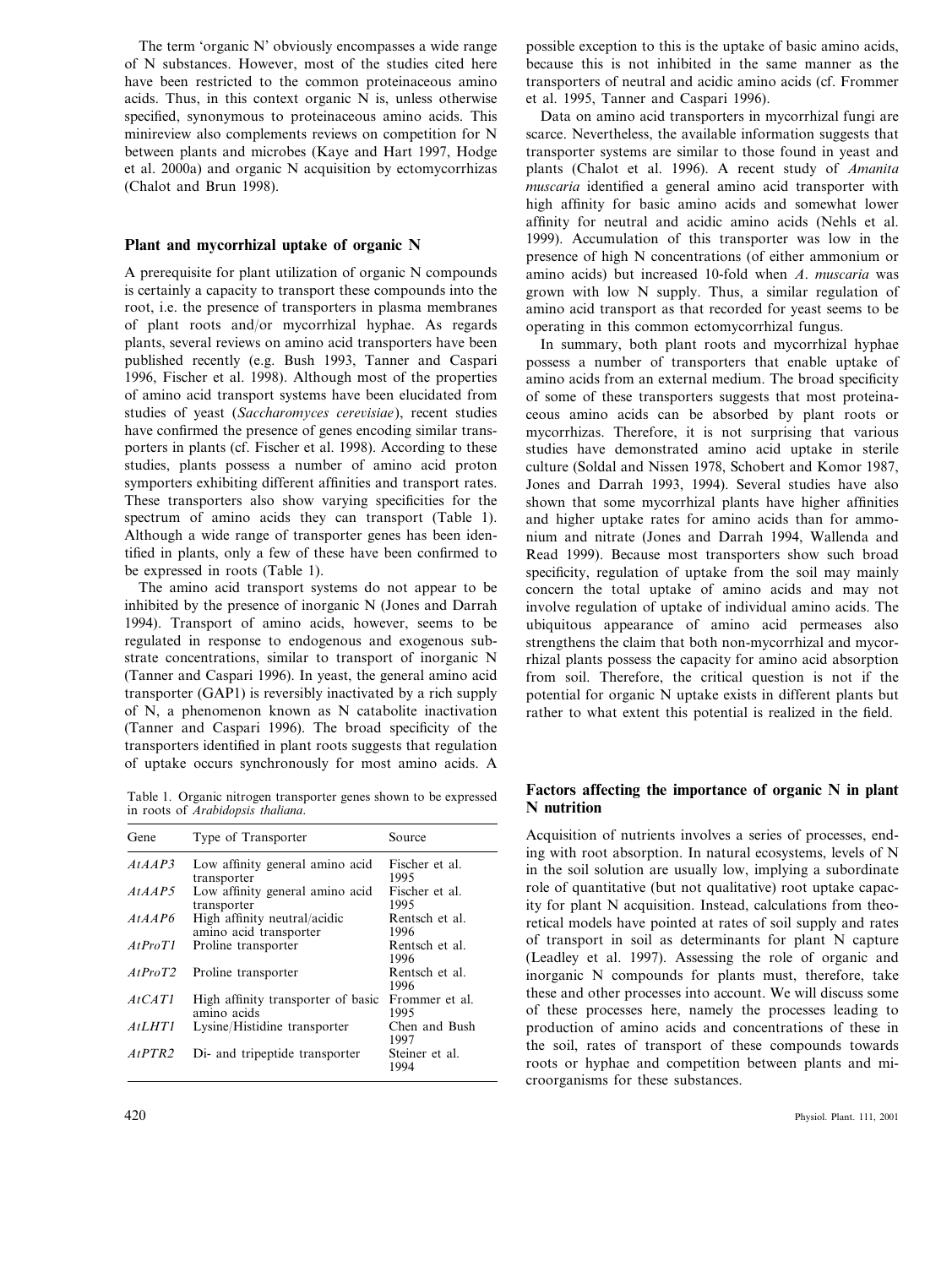#### **Soil N**

As stated in the Introduction, boreal forest soils usually contain large amounts of N. Soil N is found in a number of different compounds (Schulten and Schnitzer 1998), of which a considerable part is relatively resistant to breakdown (Mengel 1996). The compounds are polymeric, such as proteins, peptides, DNA and RNA, chitin and lignin, and monomeric, such as amino acids, nucleic acids, aminosugars and quinones (Hart et al. 1993, Mengel 1996, Schulten and Schnitzer 1998). In a recent review of N fractions of humic substances in different soils, Schulten and Schnitzer (1998) summarized the following proportions: proteins – 40%; aminosugars – 5–6%; heterocyclic N compounds – 35%; and  $NH_3-N - 19\%$ . Thus, proteins and heterocyclics (including purines and pyrimidines) are the major N containing compounds of the humic fraction of soils according to this review.

Ecto- and ericoid mycorrhiza have been proposed to be especially important in the utilization of organic N. This is partly because these types of mycorrhiza have been shown to secrete extracellular hydrolytic enzymes, in particular proteinases (e.g. Bajwa et al. 1985, Leake and Read 1989). These enzymes cleave proteins and polypeptides to produce amino acids that are subsequently absorbed by plants or microbes. Ericoid mycorrhizal plants of *Vaccinium macrocarpon* and *Calluna vulgaris* have also been found to utilize chitin-N hydrolysed by chitinolytic enzymes secreted by the fungi (Kerley and Read 1994). The capacity for secreting proteolytic or chitinolytic enzymes is probably of great importance in N cycling. However, hydrolysed proteins and polypeptides are not the only sources of amino acids in soil. Most perennial plants store N in the form of amino acids in below-ground structures, such as roots and rhizomes (Jaeger III and Monson 1992, Nordin and Näsholm 1997). Leakage from these structures or decay of old tissues could release appreciable amounts of amino acids to the soil solution. In fact, the amino acids that dominate as storage compounds in boreal forest plants, arginine, glutamine and asparagine (Nordin and Näsholm 1997) have correspondingly been found to be the prominent amino acids in soil (A Nordin, M Högberg, T Näsholm, unpublished data). Moreover, amino acids are also released during turnover of microbial populations. Specifically, some fungi store N as arginine polyphosphates (Ludwig II et al. 1977, Finlay et al. 1992) and leakage from such organisms might thus add arginine to the soil.

A number of studies have reported on concentrations of amino acids in forest soils (Grov 1963, Ivarson and Sowden 1969, Ktsoyev 1978, Näsholm et al. 1998), in heathlands (Abuzinadah and Read 1988) and in arctic tundra (Kielland 1994, 1995). These studies have shown that relatively large amounts of amino acids are present in soil solutions. In many cases, levels of amino acids are considerably higher than those of ammonium, the main inorganic N form (Abuarghub and Read 1988a, Kielland 1995, Näsholm et al. 1998).

The usefulness of soil N pool sizes is limited, however, because such data only describe bulk concentrations in soil and not the actual concentrations at the surfaces of plant

roots and/or hyphae of mycorrhizal fungi. Calculations produced by theoretical models have also illustrated that the rate of production (i.e. supply rate) is a major determinant of plant N acquisition of various N sources (Leadley et al. 1997). Thus, a low soil solution concentration can simply reflect rapid absorption by plants and/or microorganisms. Furthermore, soil solution concentrations of organic N may show great temporal variation (Abuarghub and Read 1988b, Singh et al. 1989, Kielland 1995, Raab et al. 1999), again limiting our ability to make inferences of plant N acquisition from data on soil concentrations of amino acids.

#### **Delivery to root or hyphal surfaces**

Roots have been described as infinite sinks for nutrients such as N. Accordingly, in the soil-plant system, uptake of N largely depends on the rate of delivery to root or hyphal surfaces (Nye 1977, Robinson 1986, Leadley et al. 1997). The major processes that deliver nutrients to root surfaces are diffusion and mass flow, although diffusion is generally believed to be the most important process with respect to nutrients present in low concentrations in the soil solution (Nye 1977).

The rate of transport by mass flow is the product of soil solution concentration and mass flow of water. This mass flow is normally induced by transpiration from shoots. However, mass flow is also induced by gravitation, causing both lateral and vertical water movements in soil. Such movements could, under specific circumstances, also be of importance for the supply of nutrients to roots (Chapin et al. 1988).

The rate of transport by diffusion depends on several factors, including the gradient in concentration from the root surface outward into the soil and the effective diffusion coefficient of the particular compound. Generally, diffusion rates decrease with molecular mass. Because most organic N substances have higher molecular masses than either ammonium or nitrate, this fact would limit transport of organic N to roots compared with inorganic N. However, other factors affect diffusion rates much more than molecular mass differences. One such factor is the tendency of adsorption or fixation to solid soil material. Adsorption to surfaces occurs mainly as a result of electrical charge and diffusion rates are, in general, considerably lower for cations than for anions. Amino acids differ in their net charge depending on pH. In the pH range typical of boreal forest soils (3.5–6), basic amino acids, such as arginine, histidine and lysine, are cations, whereas acidic amino acids, such as aspartic and glutamic acid, are anions. In between, compounds, such as glycine, serine, glutamine and asparagine, will occur as zwitterions. We would therefore expect the diffusive flux to be highest for neutral amino acids, such as serine and glycine, somewhat lower for acidic amino acids, such as aspartic and glutamic acids (depending on anion exchange capacity of the soil), and considerably lower for basic amino acids, such as arginine and lysine.

The putative differences in diffusion coefficients between individual organic N compounds also lead to great differences in the extension of depletion zones around roots.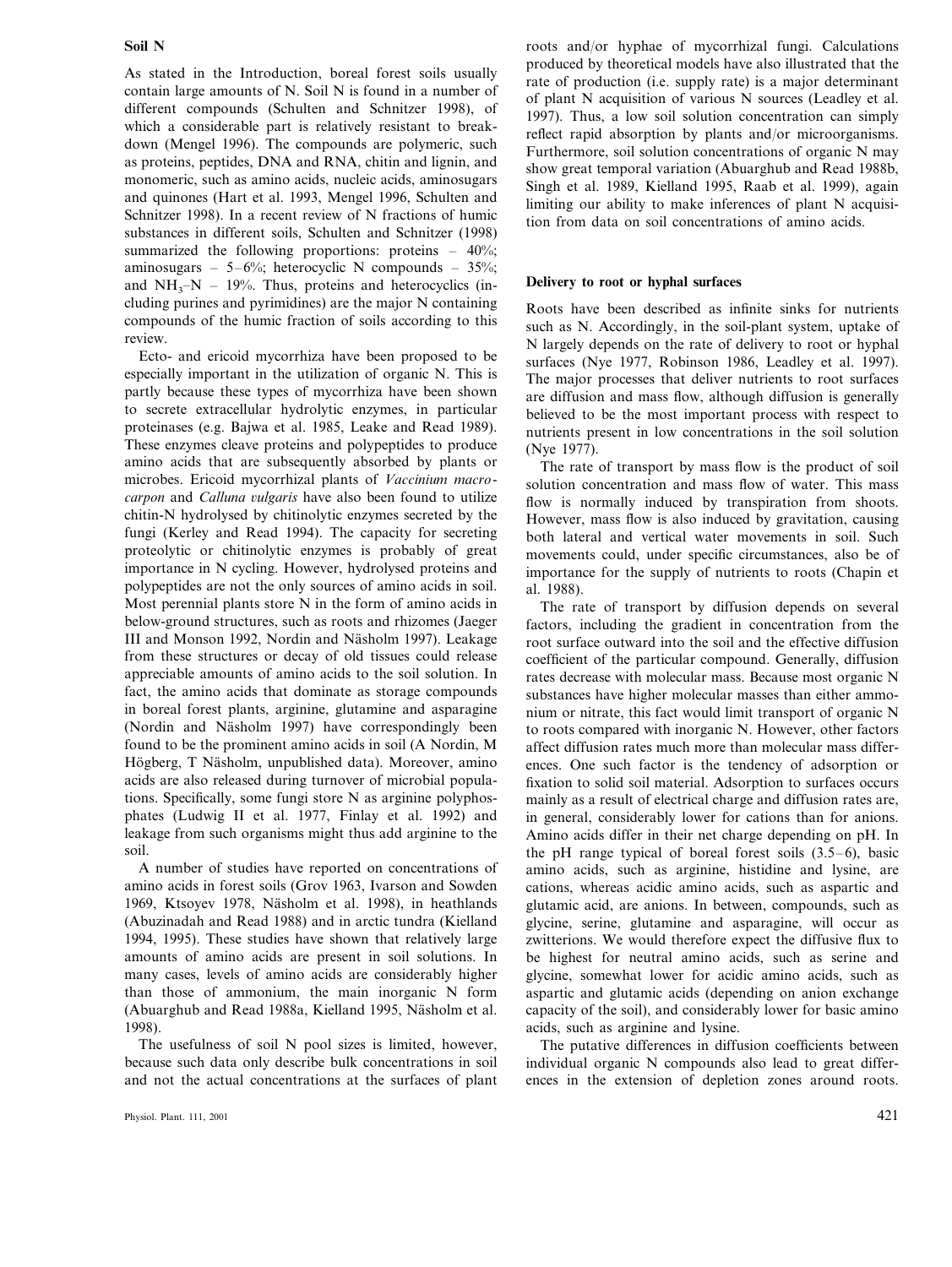Again, basic amino acids such as arginine are expected to form narrow depletion zones around roots, while neutral amino acids such as glycine can be expected to form broad depletion zones. Implicitly, plant capture of basic amino acids is probably more dependent on rates of root or hyphal growth, somewhat similar to phosphate acquisition, than capture of neutral and acidic compounds.

#### **Competition between plants and microbes**

Generally, microorganisms are thought to be superior to plants in competing for N and the general theory assumes that only N in surplus of microorganism growth is available for plants. This implies that only small amounts of N are available for plants, since N generally is the limiting factor for growth in boreal forests. Competition for N between plants and microbes has also been shown to be severe in several studies that estimated microbial uptake to be up to 95% of added N tracers (e.g. Schimel and Chapin 1996, Kaye and Hart 1997, Hodge et al. 1999b).

When assessing competitive abilities of different species or groups of organisms, the temporal aspects are important (Kaye and Hart 1997, Hodge et al. 2000a). Long-lived plants, which dominate boreal forest ecosystems, compete for nutrients over extended periods of time, thus having several opportunities to acquire a specific nutrient molecule compared with organisms with shorter life spans, such as bacteria. Furthermore, several studies have shown a temporal separation between plant and microbial nutrient acquisition (Mancinelli 1984, Singh et al. 1989, Jaeger III et al. 1999, Lipson et al. 1999c) indicating that nutrients may be cycling between different organisms during the course of a year.

A major problem when studying competition between plants and soil microorganisms is the difficulty separating different kinds of microorganisms, i.e. those forming symbiotic relations with plants from those actually competing with plants. In boreal forests, mycorrhizal relations between plants and different fungi are very common. Mycorrhizal fungi have also been shown to constitute a large part of the microbial biomass in soil (Chalot and Brun 1998). Thus, techniques currently used in studies of competition between plants and microorganisms include mycorrhizal fungi in the group of organisms competing with plants. Obviously, a large part of the nutrients acquired by mycorrhizal fungi are transported later to the associated host plants. Thus, shortterm studies of competition between plants and microorganisms tend to underestimate plant N acquisition, irrespective of which N source is studied. In addition, there are reports of mycorrhizal fungi having an antagonistic effect on neighbouring, competing microorganisms in favour of its own, and thus its associated plant's, nutrient acquisition (Gadgil and Gadgil 1975, Olsson et al. 1996).

That organic N should be of importance for plants has also been questioned in a number of studies. Jones (1999) found that turnover rates of amino acids in a range of soils were very rapid with half-lives in the range of 1–2 h and concluded that (non-mycorrhizal) plants may have little chance to absorb amino acids from the rhizosphere. Thus,

proliferation of soil bacteria and fungi in the rhizosphere would create a filtering mechanism leading to very low access to amino acids (or other organic N compounds) for plant roots. However, and as also argued by this author, this conclusion might not apply to mycorrhizal plants. Because most boreal forest plants are mycorrhizal, a significant uptake of amino acids in these plants cannot be ruled out. Moreover, temporal specialization (McCane et al. 1990) and/or specialization for specific substrates (Lipson et al. 1999a) may enhance plant uptake of organic N. It can also be argued that the short life spans for some free-living microbes would lead to frequent releases of organic N compounds in the rhizosphere, thus enabling acquisition of organic N by plant roots (Hodge et al. 2000a).

As stated above, several studies suggest that competition between plants and microorganisms is intense for organic N as well as for inorganic N. A critical question in assessing the relative importance of organic N for plant N nutrition is whether the outcome of competition between soil microbes and plants differs for the organic versus the inorganic N forms. The available information suggests that plants are inferior to microbes in competing for N irrespective of N form. Thus, it should be asked if it is possible to make inferences of the importance of different N sources for plants from short-term tracer studies (Kaye and Hart 1997). Consequently, studies allowing longer time between tracer addition and harvest have shown that plants acquire a larger fraction of applied N with time (cf. Kaye and Hart 1997, Hodge et al. 2000a). Unfortunately, such studies do not provide information as to which N source the plants ultimately take up.

#### **Methodological considerations**

Because of the complexity of the problem of plant uptake of organic N, most studies within this research field have been conducted under controlled conditions in greenhouses or climate chambers. These studies have provided the framework for further investigations by identifying uptake mechanisms and elucidating the role of mycorrhiza. As stated above, the question is not whether plants possess the capacity for organic N acquisition but rather the extent to which this capacity is realized in the field. Assessing the role of organic N for plants in natural communities can, therefore, only be done if the physical, chemical and biological complexity of the plant environment is intact.

A number of different techniques have been used in studies of plant uptake of organic N. Among these, the use of dual-labelled  $(^{13}C, ^{15}N)$  amino acids to trace uptake offers special advantages and have been used in a number of recent studies (Schimel and Chapin 1996, Näsholm et al. 1998, Hodge et al. 1999b, Lipson et al. 1999b). By supplying plants with dual-labelled organic N compounds and measuring 13C and 15N levels, uptake of intact molecules of organic N can be determined. The number of studies that have used dual-labelled amino acids to assess plant uptake of organic is still limited, but different studies have come to clearly different conclusions. For example, application of dual-labelled glycine  $(1^{-13}C, {}^{15}N$ -gly) to isolated soil cores contain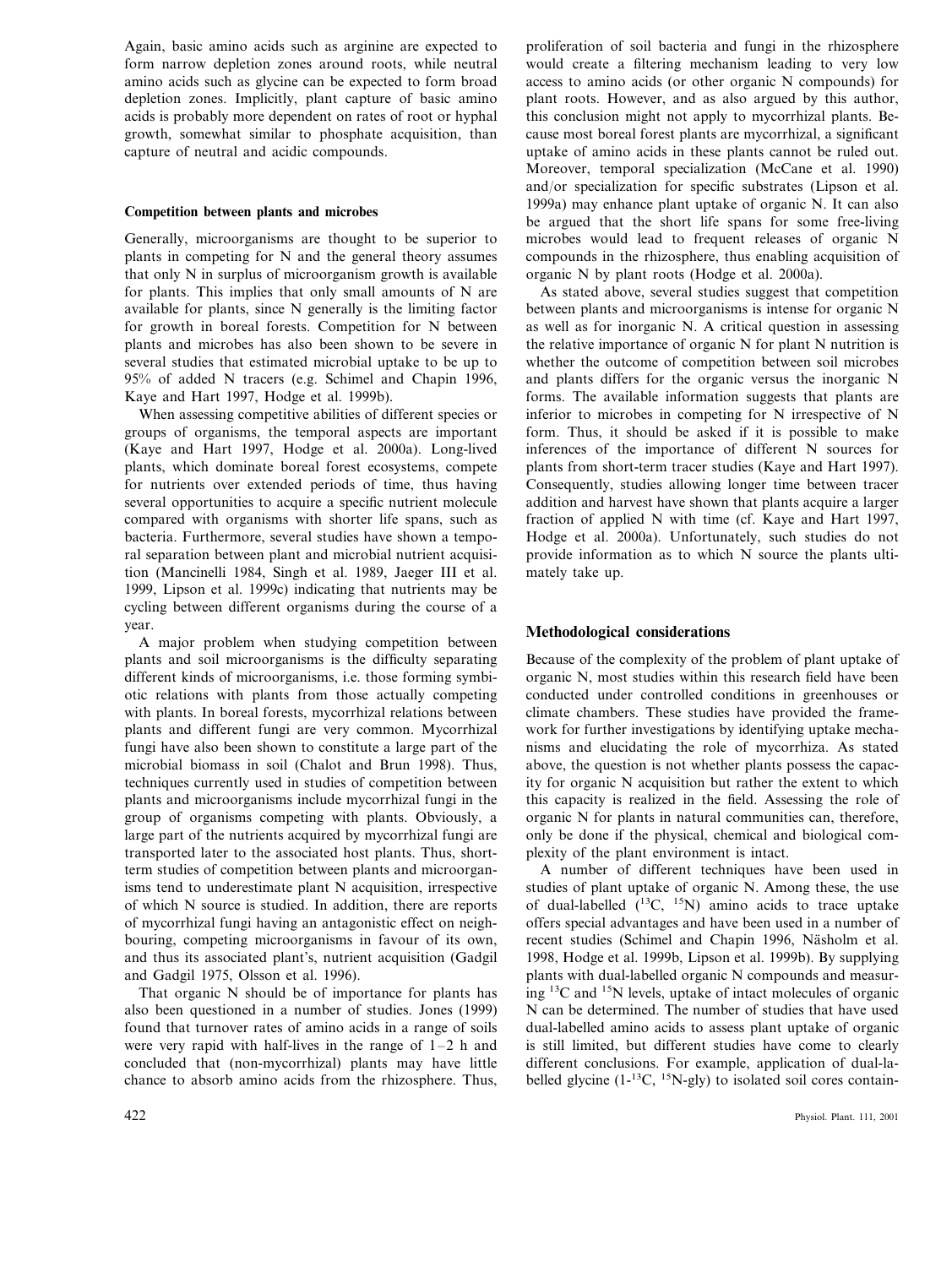ing plants of *Eriophorum* vaginatum did not result in significant 13C labelling of plants, although the rapid rates (similar to that for  $NH_4^+$  treated cores) of <sup>15</sup>N labelling indicated that glycine was absorbed intact by *E. vaginatum* (Schimel and Chapin 1996). On the other hand, *Kobresia myosurides* plants supplied with dual-labelled glycine  $(2^{-13}C, 15N-gly)$ showed a clear <sup>13</sup>C enrichment, indicating uptake of intact glycine (Raab et al. 1996). Similarly, injection of dual-labelled glycine ( $U^{-13}C$ , <sup>15</sup>N-gly) into the mor layer of a boreal coniferous forest showed that two conifers (*Picea abies* and *Pinus sylvestris*), an ericaceous shrub (*Vaccinium myrtillus*) and a grass (*Deschampsia flexuosa*) had clearly elevated levels of  $^{13}$ C in roots (Näsholm et al. 1998). Using the same approach in an agricultural setting, Näsholm et al. (2000) also showed that four common agricultural plants (*Phleum pratense*, *Ranunculus acris*, *Trifolium hybridum* and *Trifolium pratense*) absorbed intact glycine in the field, but the fraction of intact uptake was appreciably lower than for forest plants. In a series of experiments, Hodge et al. (1998, 1999a, 2000b) studied plant and microbial N acquisition in patches of different N sources. A range of dual-labelled organic N substrates (i.e.  $1$ -<sup>13</sup>C,  $\alpha$ -<sup>15</sup>N-lysine; <sup>13</sup>C, U-<sup>15</sup>N urea; algal amino acid mixture; algal lyophilized cells and  $^{13}C$ ,  $^{15}N$ *Lolium perenne* shoots) were used to determine if plants could access organic N. Because enrichment in 15N but not in 13C in plant tissues was recorded in these experiments, it was concluded that the studied plants depended on microbial mineralization to acquire N from the organic substrates.

The conflicting results obtained in the studies cited above may reflect differences between plant species in the specificity of amino acid uptake (e.g. glycine; Lipson et al. 1999a) or between experimental environments with varying rates of microbial mineralization (Näsholm et al. 1998, 2000). The conflicting results may also, to some extent, be related to differences in the experimental design and the analytical techniques used to measure tracer levels in plants. Because of these differences, a short review of the problems faced in using dual-labelled amino acids is presented below.

The most obvious problem when using dual-labelled amino acids to study plant uptake is that of detecting  $^{13}$ C label in plants supplied with realistically low levels of substrate (Fig. 1). This is because of the very high dilution of 13C label in plants, usually around two orders of magnitude greater than for  $15N$ . This dilution is caused both by the high concentration of carbon in plants (45–50% dry weight (DW) of leaves or fine roots) and by the relatively high level of natural <sup>13</sup>C in plants (ca 1.08 at.% in C3 plants). Thus, plant leaves or fine roots usually contain ca 0.45 mmol of  $13C$  per g DW, but only ca 0.003 mmol of  $15N$  per g DW. This means that the relative dilution of  $^{13}$ C is in the range 60–150 times that of <sup>15</sup>N. When using dual  $(^{13}C, ^{15}N)$ labelled amino acids in order to evaluate intact uptake, measured values of 15N labelling can be used to calculate the theoretical shift in  $^{13}$ C corresponding to 100% N uptake as intact amino acid. By doing this, it can be determined whether the theoretical shift in <sup>13</sup>C is distinguishable from natural variation and analytical error.

Figs. 1–3 illustrate the results of an experiment where dual-labelled glycine was added to the soil of a boreal



Fig. 1.  $\partial^{13}C$  in conifer roots sampled from plots treated with water  $(C)$ , <sup>15</sup>NH<sub>4</sub><sup>+</sup> or U-<sup>13</sup>C, <sup>15</sup>N-glycine. Left: values pertaining to dried and milled roots; right: values pertaining to root extracts. Data are presented as mean values  $\pm$  sE, n = 8.

coniferous forest. Here, measurements of stable isotopes in dried and milled conifer roots indicated a shift in <sup>15</sup>N abundance of ca 100‰ in roots from glycine treated plots (Fig. 2). The corresponding shift in  $^{13}$ C was very small, ca 0.5‰ (Fig. 1) and plotting excess  $^{13}$ C versus excess  $^{15}$ N did not produce significant regressions (Fig. 3). Thus, although a small shift in mean  $^{13}$ C abundance of  $^{13}$ C suggested that uptake of intact glycine could have occurred, the extremely low level of 13C excess precluded assessment of the fraction of uptake as intact amino acid.

One solution to the problem of low levels of 13C is to add larger amounts of tracers to the study object. Such an approach would, however, give unrealistically high levels of the substrate. Another approach, adopted in our laboratory,



Fig. 2.  $\partial^{15}N$  in conifer roots sampled from plots injected with water  $(C)$ ,  $15NH_4^+$  or U- $13C$ ,  $15N$  glycine. Left: values pertaining to dried and milled roots; right: values pertaining to root extracts. Data are presented as mean values  $\pm$  SE, n = 8.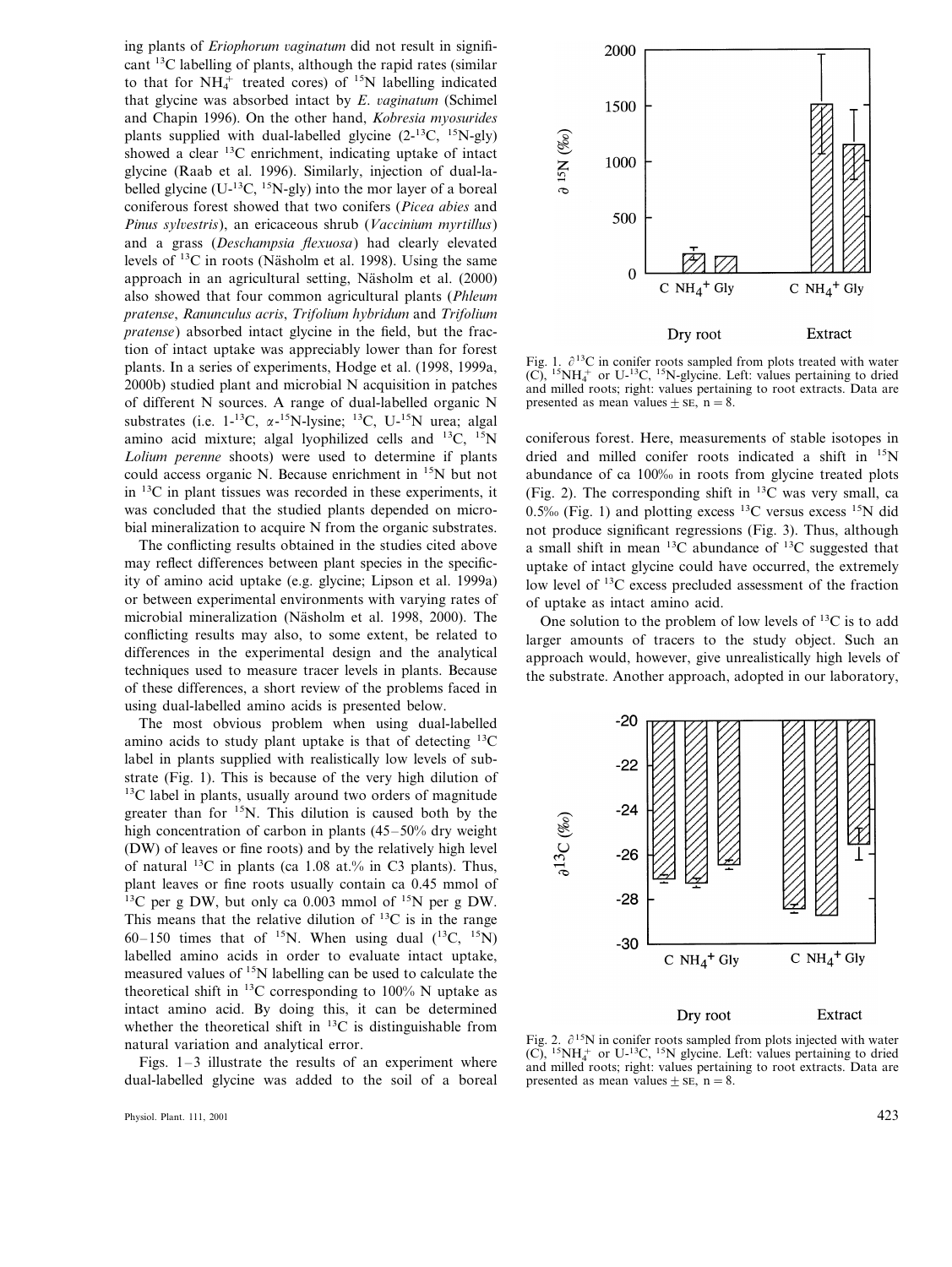

Fig. 3. Regression of  $\partial^{13}C$  vs  $\partial^{15}N$  for conifer roots sampled from plots treated with U-<sup>13</sup>C, <sup>15</sup>N glycine. ( $\triangle$ ) Dried and milled roots  $(R^2=0.17)$ ; ( $\bullet$ ) root extracts  $(R^2=0.87)$ .

is to concentrate the labelled fraction of the plant material. In short-term labelling experiments, tracers absorbed by roots are predominantly present in soluble compounds. By removing fractions that have a lower probability of incorporating tracers during short-term experiments, such as cell wall compounds, the tracer level can be increased. In our study, frozen and milled conifer roots of parallel samples to those shown in Figs. 1 and 2 were extracted with a buffer and the resulting extract was concentrated and analysed for  $15N$  and  $13C$ . The concentration of  $13C$  and  $15N$  increased ca 10-fold compared with concentrations of tracers in dried and milled roots by this procedure (Figs. 1 and 2). Moreover, plotting excess  $^{13}$ C versus excess  $^{15}$ N in extracts resulted in a highly significant regression (Fig. 4).

Another problem is that plant metabolism of labelled amino acid will, in many cases, lead to losses of  $^{13}$ C in the form of  ${}^{13}CO_2$ . This risk is obviously greater when using



Fig. 4. Regression of nmol excess 13C sample−<sup>1</sup> vs nmol excess 15N sample<sup>−1</sup> for extracts of conifer roots sampled from plots treated with U-<sup>13</sup>C, <sup>15</sup>N-glycine (slope = 0.84; R<sup>2</sup> = 0.87).

long incubation times. Additionally, this risk differs between amino acids and for different C positions of the individual amino acids. Loss of C from amino acids can occur through decarboxylation of the C-1 (i.e. the carboxy-C) atom and through deamination followed by breakdown of the C skeleton in the Krebs cycle. In the first case, a specific C atom is lost, while in the latter, losses of all C atoms in the former amino acid may occur. The choice of tracer should, therefore, be thoroughly considered. Because decarboxylation of amino acids is a rapid and common metabolic step in amino acid catabolism, compounds labelled only at the carboxy-C should be avoided.

Further problems occur when trying to detect a 13C tracer in shoots. Transport of N from roots to shoots occurs in the form of specific amino acids, such as the amides asparagine and glutamine. If the tracer used is glycine, <sup>15</sup>N moving into the shoot would be connected to a new carbon skeleton and no relation between 15N and 13C label should be expected in the shoot.

Quite a different difficulty in the use of dual-labelled amino acids is the risk for extracellular cleavage of amino acids into ammonium and carbon skeletons in the soil (in the case of glycine, ammonium and glyoxylate would be the products), followed by simultaneous uptake of these compounds by plant roots. In this way,  $^{13}$ C and  $^{15}$ N label would move into the plant, but as different molecules. One way of assessing the importance of this process would be to measure labelling of individual amino acids to ensure that  $^{13}$ C and 15N are present in the same molecule after uptake. As for the problem with losses of  $^{13}C$ , rapid metabolism of absorbed tracers would also lead to difficulties in detecting <sup>13</sup>C and <sup>15</sup>N tracers within the same molecule in the plant. However, preliminary results from our laboratory have confirmed, through gas chromatography-mass spectrometry (GC-MS) measurements of labelling patterns of individual amino acids, the presence of dual-labelled glycine in roots from field-grown plants supplied with dual-labelled glycine.

#### **Conclusions and future prospects**

Uptake of organic N is not a new area of research. Many studies have, over the years, added to an increasing body of knowledge about plant acquisition of N sources other than ammonium and nitrate. Still, models for N turnover in ecosystems like boreal forests failed to account for this process. A strong focus on the importance of ecto- and ericoid mycorrhizas for uptake of organic N in plants has now been supplemented with studies showing that both arbuscular mycorrhizal and non-mycorrhizal plants can take up organic N.

Apparently, the capacity to take up organic N is widespread in the plant kingdom. The central question is now to what extent it supplies plants with N needed for growth and development. Studies of competition between plants and microbes indicate that the latter outcompetes the former, which suggests a limited role of organic N for plant N acquisition. Such studies, however, have not separated N absorption by mycorrhizal fungi from N absorption by microorganisms that actually compete with plants. More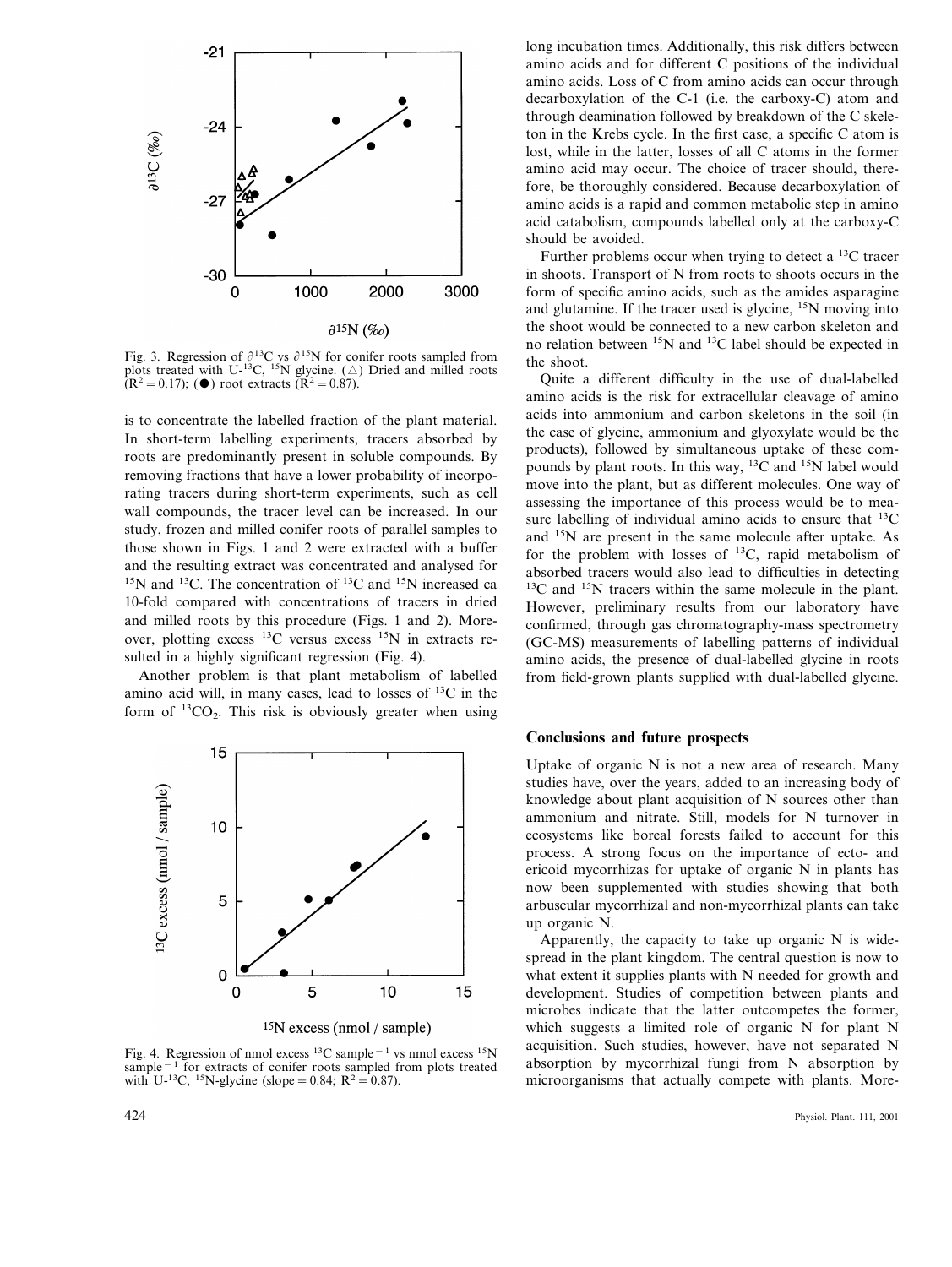over, because the turnover of microbial populations is faster than that of plants, even a small fraction of N absorbed by plants could result in a significant N uptake during a growing season. Finally, studies of competition between plants and microorganisms for inorganic N sources also shows a strong dominance of microorganisms, indicating that they are in fact superior competitors irrespective of N source – in the short term. Still, plants do survive and plant N is usually much greater than microbial N in an ecosystem like boreal forests. So where does this N come from?

Obviously, types of studies other than those measuring short-term partitioning of labelled N between plants and microorganisms are needed to address the question of the relative importance of different N sources for boreal forest plants. Looking back, many studies have shown that plants have a potential for uptake of a range of organic N sources, but very few studies have demonstrated that this potential is realized in the field. Theoretical models of the absorption of organic N in the arctic tundra, as well as in agricultural settings, have indicated that organic N may be important for plants. But these models suffer from a lack of information of production rates of different compounds in the soil and of the physical and chemical behaviour of these substances in the soil. As more data on root and hyphal uptake capacities, soil production and fluxes of organic N sources in the soil are gathered, the calculations of theoretical models will improve. We will still need to assess plant N acquisition when all players, i.e. plants, symbiotic and nonsymbiotic microorganisms, as well as other soil organisms, are present. To this end, dual-labelled isotopes are useful because they may make it possible to differentiate between direct uptake of organic N and uptake of mineralization products. If plants acquire N through repeated competition events, however, other methods will be needed to determine which forms of N that boreal forest plants acquire in their natural environment.

*Acknowledgements* – We would like to thank Prof. Peter Högberg, Dr Knut Kielland and an anonymous reviewer for constructive, interesting and helpful opinions and views on this manuscript. This work was financially supported by the Swedish Council for Agriculture and Forestry Research and by a grant from the Mistra program ASTA.

#### **References**

- Abuarghub SM, Read DJ (1988a) The biology of mycorrhiza in the Ericaceae. XI. The distribution of nitrogen in soil of a typical upland *Calletenum* with special reference to the 'free' amino acids. New Phytol 108: 425–431
- Abuarghub SM, Read DJ (1988b) The biology of mycorrhiza in the Ericaceae. XII. Quantitative analysis of individual 'free' amino acids in relation to time and depth in the soil profile. New Phytol 108: 433–441
- Abuzinadah RA, Read DJ (1988) Amino acids as nitrogen sources for ectomycorrhizal fungi: Utilization of individual amino acids. Trans Br Mycol Soc 91: 473–479
- Bajwa R, Abuarghub SM, Read DJ (1985) The biology of mycorrhiza in the Ericaceae. X. The utilization of proteins and the production of proteolytic enzymes by the mycorrhizal endophyte and by mycorrhizal plants. New Phytol 101: 469–486
- Bush DR (1993) Proton-coupled sugar and amino acid transporters in plants. Annu Rev Plant Physiol Plant Mol Biol 44: 513–542
- Chalot M, Brun A (1998) Physiology of organic nitrogen acquisition by ectomycorrhizal fungi and ectomycorrhizas. FEMS Microbiol Rev 22: 21–44
- Chalot M, Brun A, Botton B, Söderström B (1996) Kinetics, energetics and specificity of a general amino acid transporter from the ectomycorrhizal fungus *Paxillus involutus*. Microbiol UK 142: 1749–1756
- Chapin FS, Fetcher N, Kielland K, Everett KR, Linkins AE (1988) Productivity and nutrient cycling of Alaskan tundra – enhancement by flowing soil-water. Ecology 69: 693–702
- Chapin FS, Moilainen L, Kielland K (1993) Preferential use of organic nitrogen by a non-mycorrhizal arctic sedge. Nature 361: 150–153
- Chen L, Bush DR (1997) LHT1, a lysine- and histidine-specific amino acid transporter in *Arabidopsis*. Plant Physiol 115: 1127– 1134
- Finlay RD, Frostegård Å, Sonnerfeldt A-M (1992) Utilization of organic and inorganic nitrogen sources by ectomycorrhizal fungi in pure culture and in symbiosis with *Pinus contorta* Dougl. ex Loud. New Phytol 120: 105–115
- Fischer W-F, Kwart M, Hummel S, Frommer WB (1995) Substrate specificity and expression profile of amino acid transporters (AAPs) in *Arabidopsis*. J Biol Chem 270: 16315–16320
- Fischer W-N, André B, Rentsch D, Krolkiewicz S, Tegeder M, Brietkreuz K, Frommer WB (1998) Amino acid transport in plants. Trends Plant Sci 3: 188–195
- Frommer WB, Hummel S, Unseld M, Ninnemann O (1995) Seed and vascular expression of a high-affinity transporter for cationic amino acids in *Arabidopsis*. Proc Natl Acad Sci USA 92: 12036–12040
- Gadgil RL, Gadgil PD (1975) Suppression of litter decomposition by mycorrhizal roots of *Pinus radiata*. NZ J For Sci 5: 35–41
- Grov A (1963) Amino acids in soil. Acta Chem Scand 17: 2316– 2318
- Hart SC, Firestone MK, Paul EA, Smith JL (1993) Flow and fate of soil nitrogen in an annual grassland and a young mixedconifer forest. Soil Biol Biochem 25: 431–442
- Hodge A, Stewart GR, Robinson D, Griffiths BS, Fitter AH (1998) Root proliferation, soil fauna and plant nitrogen capture from nutrient-rich patches in soil. New Phytol 139: 479–494
- Hodge A, Robinson D, Griffiths BS, Fitter AH (1999a) Nitrogen capture by plants grown in N-rich organic patches of contrasting size and strength. J Exp Bot 50: 1243–1252
- Hodge A, Stewart GR, Robinson D, Griffiths BS, Fitter AH (1999b) Plant, soil fauna and microbial responses to N-rich organic patches of contrasting temporal availability. Soil Biol Biochem 31: 1517–1530
- Hodge A, Robinson D, Fitter AH (2000a) Are microorganisms more effective than plants at competing for nitrogen? Trends Plant Sci 5: 304–308
- Hodge A, Stewart J, Robinson D, Griffiths BS, Fitter AH (2000b) Competition between roots and soil micro-organisms for nutrients from nitrogen-rich patches of varying complexity. J Ecol 88: 150–164
- Ivarson KC, Sowden FJ (1969) Free amino acid composition of the plant root environment under field conditions. Can J Soil Sci 49: 121–127
- Jaeger III CH, Monson RK (1992) Adaptive significance of nitrogen storage in *Bistorta bistortoides*, an alpine herb. Oecologia 92: 578–585
- Jaeger III CH, Monson RK, Fisk MC, Schmidt SK (1999) Seasonal partioning of nitrogen by plants and soil microrganisms in an alpine ecosystem. Ecology 80: 1883–1891
- Jones DL (1999) Amino acid degradation and its potential effects on organic nitrogen capture by plants. Soil Biol Biochem 31: 613–622
- Jones DL, Darrah PR (1993) Influx and efflux of amino acids from *Zea mays* L. roots and their implications for N nutrition and the rhizosphere. Plant Soil 155/156: 87–90
- Jones DL, Darrah PR (1994) Amino-acid influx at the soil-root interface of *Zea mays* L. and its implications in the rhizosphere. Plant Soil 163: 1–12
- Kaye JP, Hart SC (1997) Competition for nitrogen between plants and soil microorganisms. Trends Ecol Evol 12: 139–143
- Kerley SJ, Read DJ (1994) The biology of mycorrhiza in the Ericaceae. XVIII. Chitin degradation by *Hymenoscyphus ericae* and transfer of chitin-nitrogen to the host plant. New Phytol 131: 369–375
- Kielland K (1994) Amino acid absorption by arctic plants: Implications for plant nutrition and nitrogen cycling. Ecology 75: 2373–2383